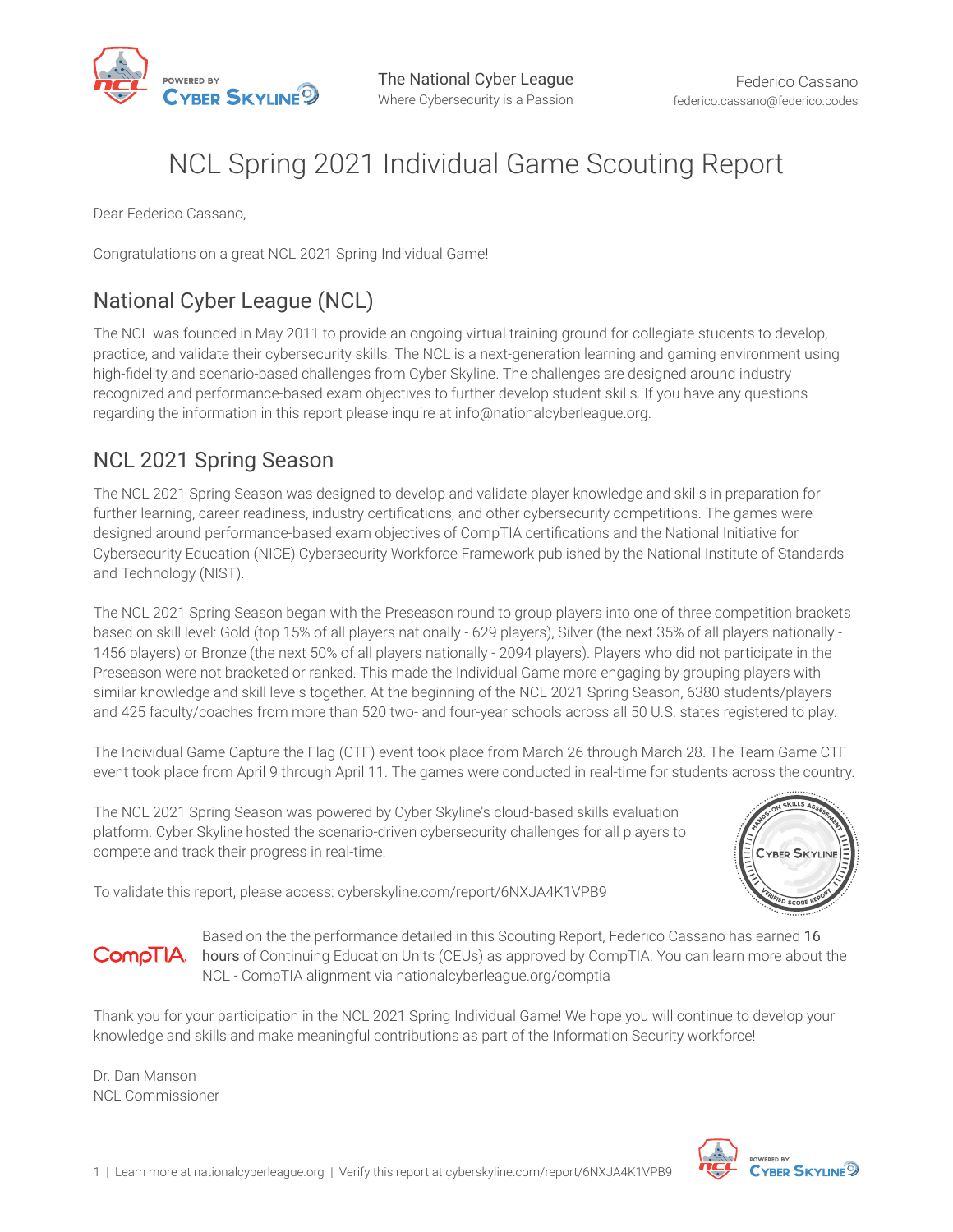

#### NCL Scouting Report

What follows is a customized NCL Scouting Report of your performance in the NCL 2021 Spring Individual Game. We hope you fnd it to be valuable in both confrming your skills and identifying areas for improvement. In addition, the NCL Scouting Report can be used as part of any job application, as it provides an external validation of skills as demonstrated in competitive gameplay based on industry-recognized certifcation exam and framework objectives.

The following defnitions apply to your performance across a range of cybersecurity scenarios

- National Rank: overall place with respect to all players, across all Brackets
- Bracket Rank: overall place within the Bracket
- Performance Score: total points earned; the higher the score, the higher the ranking
- Accuracy: percentage of flag submissions that were correct (total flag captures divided by total flag attempts).
- Completion: percentage of possible fags submitted (total fag captures divided by total possible fags).

The following are the categories of cybersecurity scenarios that you were evaluated against:

1. Cryptography

Identify techniques used to encrypt or obfuscate messages and leverage tools to extract the plaintext.

2. Enumeration & Exploitation

Identify actionable exploits and vulnerabilities and use them to bypass the security measures in code and compiled binaries.

3. Forensics

Utilize the proper tools and techniques to analyze, process, recover, and/or investigate digital evidence in a computer-related incident.

4. Log Analysis

Utilize the proper tools and techniques to establish a baseline for normal operation and identify malicious activities using log fles from various services.

5. Network Traffic Analysis

Identify malicious and benign network traffic to demonstrate an understanding of potential security breaches.

6. Open Source Intelligence

Utilize publicly available information such as search engines, public repositories, social media, and more to gain indepth knowledge on a topic or target.

7. Password Cracking

Identify types of password hashes and apply various techniques to efficiently determine plaintext passwords.

8. Scanning & Reconnaissance

Identify and use the proper tools to gain intelligence about a target including its services and potential vulnerabilities.

9. Web Application Exploitation

Identify actionable exploits and vulnerabilities and use them to bypass the security measures in online services.

### NCL Spring 2021 Preseason

277 TH PLACE NATIONAL RANK



96th

Averages National: 615.1

81.9% ACCURACY National: 71.2% 92.5% COMPLETION National: 48.5%

National Percentile

Based on Preseason performance, Federico Cassano was placed into the Gold Bracket for the Individual Game.

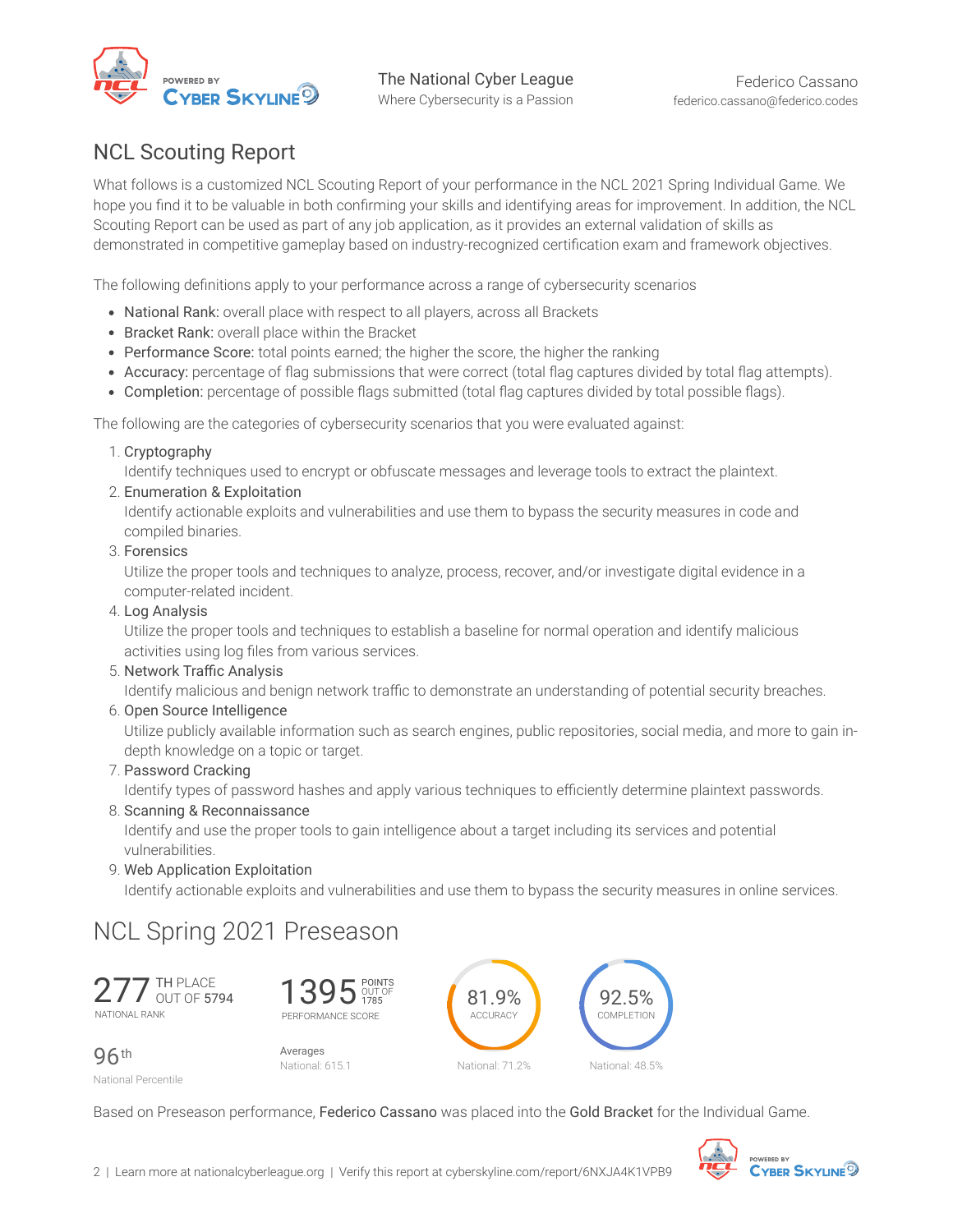

## NCL Spring 2021 Individual Game

The NCL Individual Game is designed for student players nationwide to compete in realtime in the categories listed below. The Individual Game evaluates the technical cybersecurity skills of the individual, without the assistance of others.

| TH PLACE<br>OUT OF 4180<br>NATIONAL RANK | <b>TH PLACE</b><br>OUT OF 628<br><b>GOLD BRACKET RANK</b> | PERFORMANCE SCORE                                   | 63.6%<br>ACCURACY                      | 88.8%<br>COMPLETION                    |
|------------------------------------------|-----------------------------------------------------------|-----------------------------------------------------|----------------------------------------|----------------------------------------|
| 100 <sup>th</sup><br>National Percentile | 96th<br>Gold Bracket Percentile                           | Averages<br>National: 607.9<br>Gold Bracket: 1352.6 | National: 66.1%<br>Gold Bracket: 70.5% | National: 26.3%<br>Gold Bracket: 54.4% |
| Cryptography                             | 325 POINTS                                                | 62.5%<br><b>ACCURACY</b>                            | COMPLETION:                            | 100.0%                                 |
| Enumeration & Exploitation               | 240 SOUT OF                                               | 92.3%<br><b>ACCURACY</b>                            | COMPLETION:                            | 85.7%                                  |
| Forensics                                | 290 310                                                   | 42.1%<br><b>ACCURACY</b>                            | COMPLETION:                            | 88.9%                                  |
| Log Analysis                             | 320 360 POINTS                                            | 56.8%<br><b>ACCURACY</b>                            | COMPLETION:                            | 92.6%                                  |
| Network Traffic Analysis                 | 230 POINTS                                                | 72.7%<br><b>ACCURACY</b>                            | COMPLETION:                            | 80.0%                                  |
| Open Source Intelligence                 | <b>300 300 BOINTS</b>                                     | 80.0%<br><b>ACCURACY</b>                            | COMPLETION:                            | 100.0%                                 |
| Password Cracking                        | $275$ SOUNTSE                                             | 100.0%<br><b>ACCURACY</b>                           | COMPLETION:                            | 95.7%                                  |
| Scanning & Reconnaissance                | 210 SOUT OF                                               | 36.4%<br>ACCURACY                                   | COMPLETION:                            | 72.7%                                  |
| Web Application Exploitation             | 185 SOUT OF                                               | 57.1%<br>ACCURACY                                   | COMPLETION:                            | 66.7%                                  |

Note: Survey module (100 points) was excluded from this report.

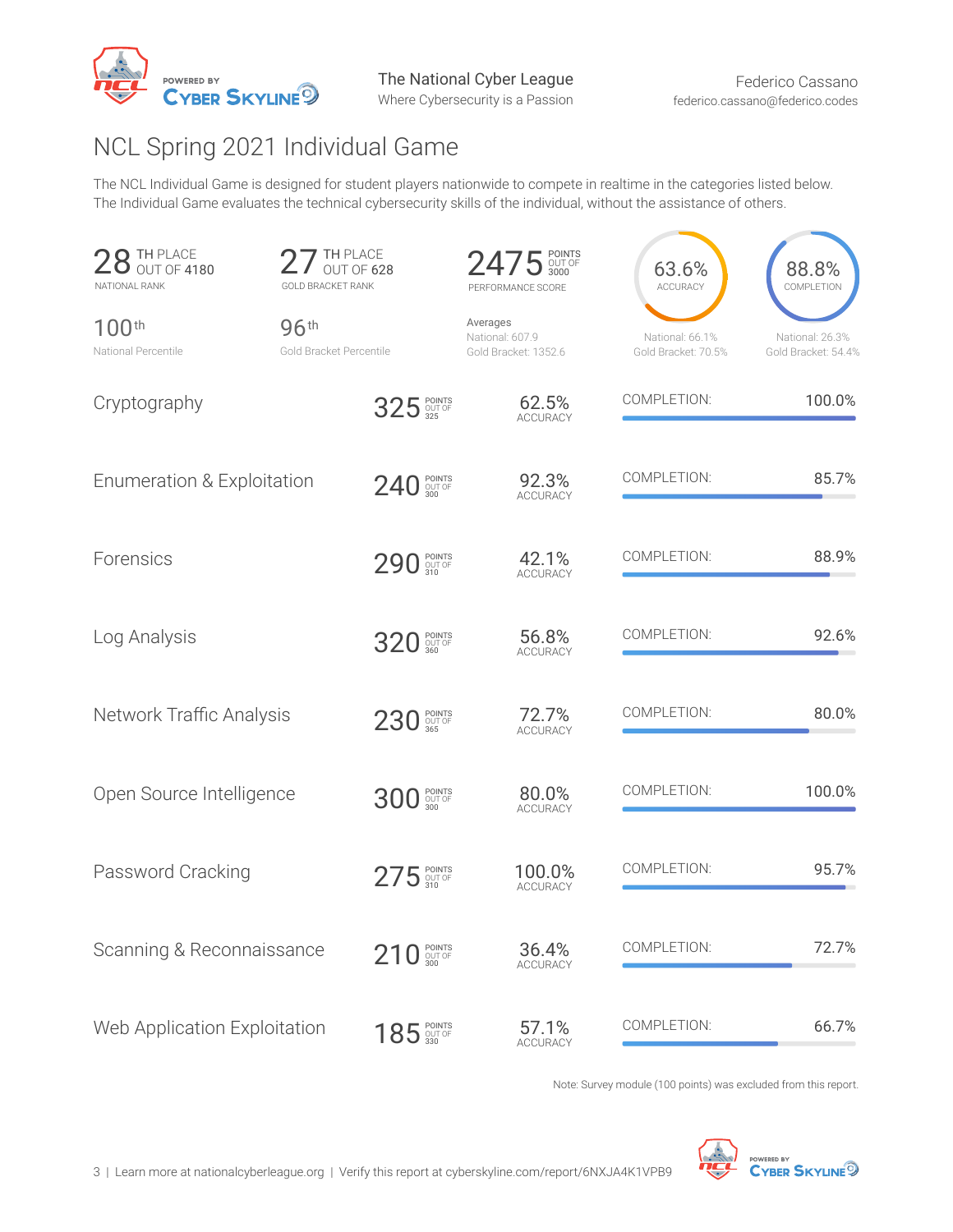

## Cryptography Module

Identify techniques used to encrypt or obfuscate messages and leverage tools to extract the plaintext.

| TH PLACE<br>OUT OF 4180<br>NATIONAL RANK | <b>TH PLACE</b><br>OUT OF 628<br><b>GOLD BRACKET RANK</b> | 325 SOUT OF<br>PERFORMANCE SCORE                   | 62.5%<br><b>ACCURACY</b>               | 100.0%<br>COMPLETION                   |
|------------------------------------------|-----------------------------------------------------------|----------------------------------------------------|----------------------------------------|----------------------------------------|
| $100^{th}$<br>National Percentile        | 98th<br>Gold Bracket Percentile                           | Averages<br>National: 122.0<br>Gold Bracket: 168.6 | National: 80.8%<br>Gold Bracket: 87.1% | National: 48.1%<br>Gold Bracket: 61.9% |
| Decoding 1 (Easy)                        | 30 POINTS                                                 | 100.0%<br><b>ACCURACY</b>                          | COMPLETION:                            | 100.0%                                 |
| Decoding 2 (Easy)                        | POINTS<br>OUT OF<br>20<br>20                              | 100.0%<br><b>ACCURACY</b>                          | COMPLETION:                            | 100.0%                                 |
| Decoding 3 (Easy)                        | $20$ POINTS                                               | 100.0%<br><b>ACCURACY</b>                          | COMPLETION:                            | 100.0%                                 |
| Decoding 4 (Medium)                      | $20$ POINTS                                               | 100.0%<br><b>ACCURACY</b>                          | COMPLETION:                            | 100.0%                                 |
| Decoding 5 (Hard)                        | 30 SOUT OF                                                | 100.0%<br><b>ACCURACY</b>                          | COMPLETION:                            | 100.0%                                 |
| Puzzle (Easy)                            | $40^{\frac{PONTS}{QUT OF}}$                               | 100.0%<br><b>ACCURACY</b>                          | COMPLETION:                            | 100.0%                                 |
| Hidden (Medium)                          | <b>50 POINTS</b>                                          | 40.0%<br><b>ACCURACY</b>                           | COMPLETION:                            | 100.0%                                 |
| Bubba (Medium)                           | <b>50 POINTS</b>                                          | 25.0%<br><b>ACCURACY</b>                           | COMPLETION:                            | 100.0%                                 |
| Unknown (Hard)                           | 65 POINTS                                                 | 100.0%<br><b>ACCURACY</b>                          | COMPLETION:                            | 100.0%                                 |

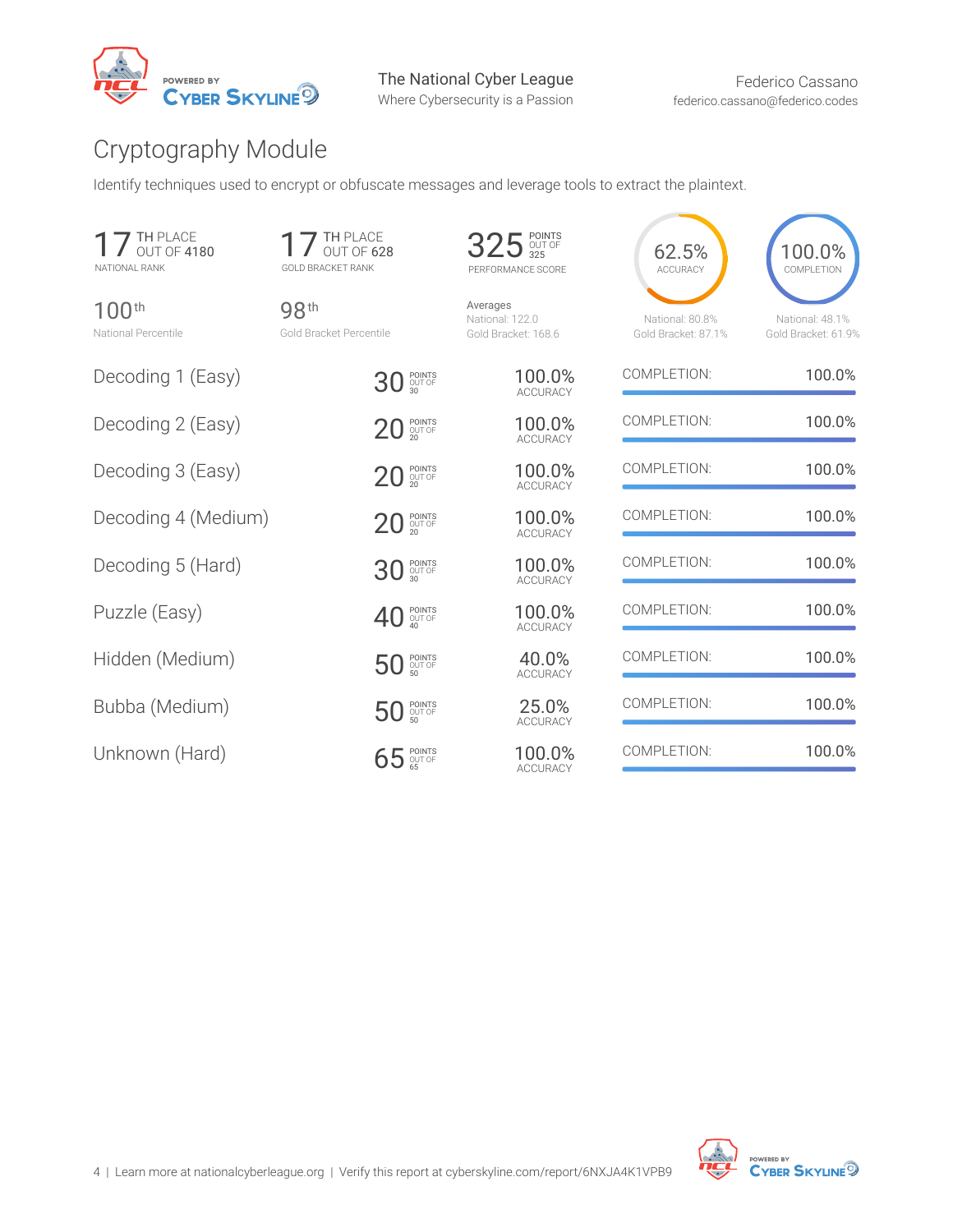

### Enumeration & Exploitation Module

Identify actionable exploits and vulnerabilities and use them to bypass the security measures in code and compiled binaries.

| TH PLACE<br>39 TH PLAUE<br>NATIONAL RANK | <b>GOLD BRACKET RANK</b>        | 36 TH PLACE                    | POINTS<br>OUT OF<br>300<br><b>240</b><br>PERFORMANCE SCORE | 92.3%<br><b>ACCURACY</b>               | 85.7%<br>COMPLETION                    |
|------------------------------------------|---------------------------------|--------------------------------|------------------------------------------------------------|----------------------------------------|----------------------------------------|
| 100 <sup>th</sup><br>National Percentile | 95th<br>Gold Bracket Percentile |                                | Averages<br>National: 41.6<br>Gold Bracket: 96.8           | National: 42.9%<br>Gold Bracket: 68.4% | National: 18.2%<br>Gold Bracket: 39.6% |
| Open Up (Easy)                           |                                 | 100 POINTS                     | 100.0%<br><b>ACCURACY</b>                                  | COMPLETION:                            | 100.0%                                 |
| Popping Boxes (Medium)                   |                                 | 100 POINTS                     | 80.0%<br><b>ACCURACY</b>                                   | COMPLETION:                            | 100.0%                                 |
| Trash Compactor (Hard)                   |                                 | $\bigoplus_{100}^{100}$ POINTS | 100.0%<br><b>ACCURACY</b>                                  | COMPLETION:                            | 50.0%                                  |

### Forensics Module

Utilize the proper tools and techniques to analyze, process, recover, and/or investigate digital evidence in a computerrelated incident.

| <b>RD PLACE</b><br>OUT OF 4180<br>NATIONAL RANK | <b>GOLD BRACKET RANK</b>        | TH PLACE<br>OUT OF 628 | 290 310<br>PERFORMANCE SCORE                      | 42.1%<br><b>ACCURACY</b>               | 88.9%<br>COMPLETION                    |
|-------------------------------------------------|---------------------------------|------------------------|---------------------------------------------------|----------------------------------------|----------------------------------------|
| 99th<br>National Percentile                     | 88th<br>Gold Bracket Percentile |                        | Averages<br>National: 72.6<br>Gold Bracket: 135.8 | National: 39.5%<br>Gold Bracket: 49.4% | National: 22.7%<br>Gold Bracket: 40.3% |
| Excellent Tracking (Easy)                       |                                 | $75$ POINTS            | 50.0%<br><b>ACCURACY</b>                          | COMPLETION:                            | 100.0%                                 |
| Image File (Medium)                             |                                 | 100 POINTS             | 57.1%<br><b>ACCURACY</b>                          | COMPLETION:                            | 100.0%                                 |
| Sessions (Hard)                                 |                                 | $115$ POINTS           | 34.8%<br><b>ACCURACY</b>                          | COMPLETION:                            | 80.0%                                  |

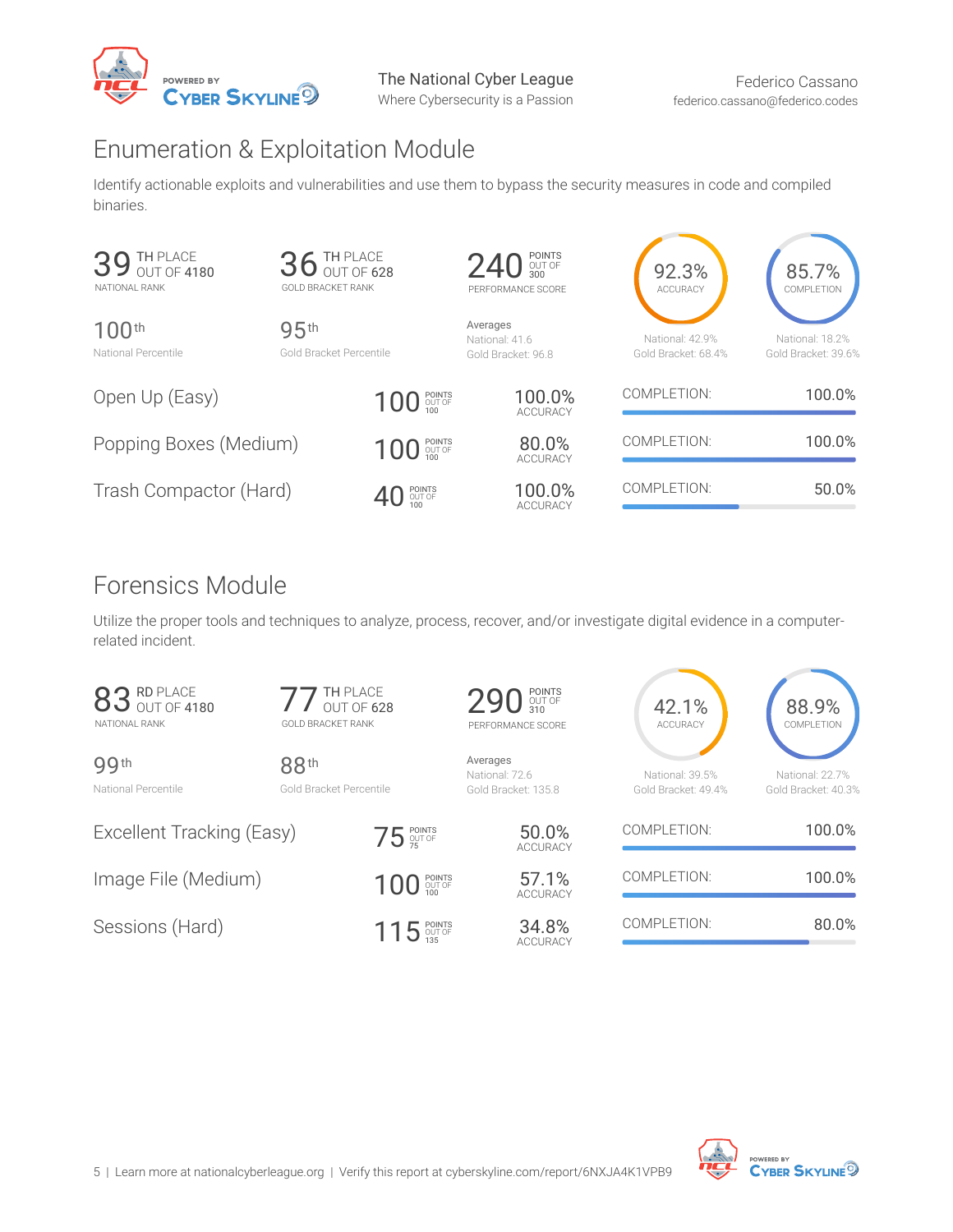

## Log Analysis Module

Utilize the proper tools and techniques to establish a baseline for normal operation and identify malicious activities using log fles from various services.

| ND PLACE<br><b>92 ND PLACE</b><br>NATIONAL RANK | 85 TH PLACE<br><b>GOLD BRACKET RANK</b>     | 320 SOUT OF<br>PERFORMANCE SCORE                  | 56.8%<br><b>ACCURACY</b>               | 92.6%<br>COMPLETION                    |
|-------------------------------------------------|---------------------------------------------|---------------------------------------------------|----------------------------------------|----------------------------------------|
| 98th<br>National Percentile                     | 87 <sup>th</sup><br>Gold Bracket Percentile | Averages<br>National: 93.6<br>Gold Bracket: 205.6 | National: 57.5%<br>Gold Bracket: 59.6% | National: 29.3%<br>Gold Bracket: 60.5% |
| AWS Route 53 (Easy)                             | 100 POINTS                                  | 38.9%<br><b>ACCURACY</b>                          | COMPLETION:                            | 100.0%                                 |
| Pacman (Medium)                                 | 110 POINTS                                  | 81.8%<br><b>ACCURACY</b>                          | COMPLETION:                            | 100.0%                                 |
| Mobile (Hard)                                   | 110 POINTS                                  | 60.0%<br><b>ACCURACY</b>                          | COMPLETION:                            | 81.8%                                  |

### Network Traffic Analysis Module

Identify malicious and benign network traffic to demonstrate an understanding of potential security breaches.

| <b>314 TH PLACE</b><br>NATIONAL RANK    | 233 RD PLACE<br><b>GOLD BRACKET RANK</b> | 230 SOUT OF<br>PERFORMANCE SCORE                  | 72.7%<br><b>ACCURACY</b>               | 80.0%<br>COMPLETION                    |
|-----------------------------------------|------------------------------------------|---------------------------------------------------|----------------------------------------|----------------------------------------|
| 93 <sup>rd</sup><br>National Percentile | 63rd<br>Gold Bracket Percentile          | Averages<br>National: 95.0<br>Gold Bracket: 179.1 | National: 57.9%<br>Gold Bracket: 70.0% | National: 36.0%<br>Gold Bracket: 63.1% |
| Checksum (Easy)                         | 55 POINTS                                | 83.3%<br><b>ACCURACY</b>                          | COMPLETION:                            | 100.0%                                 |
| Cracking (Medium)                       | <b>60 POINTS</b>                         | 80.0%<br><b>ACCURACY</b>                          | COMPLETION:                            | 80.0%                                  |
| WPAD (Medium)                           | 115 POINTS                               | 63.6%<br><b>ACCURACY</b>                          | COMPLETION:                            | 100.0%                                 |
| Encrypted (Hard)                        | POINTS<br>OUT OF<br>125                  | 0.0%<br><b>ACCURACY</b>                           | COMPLETION:                            | 0.0%                                   |

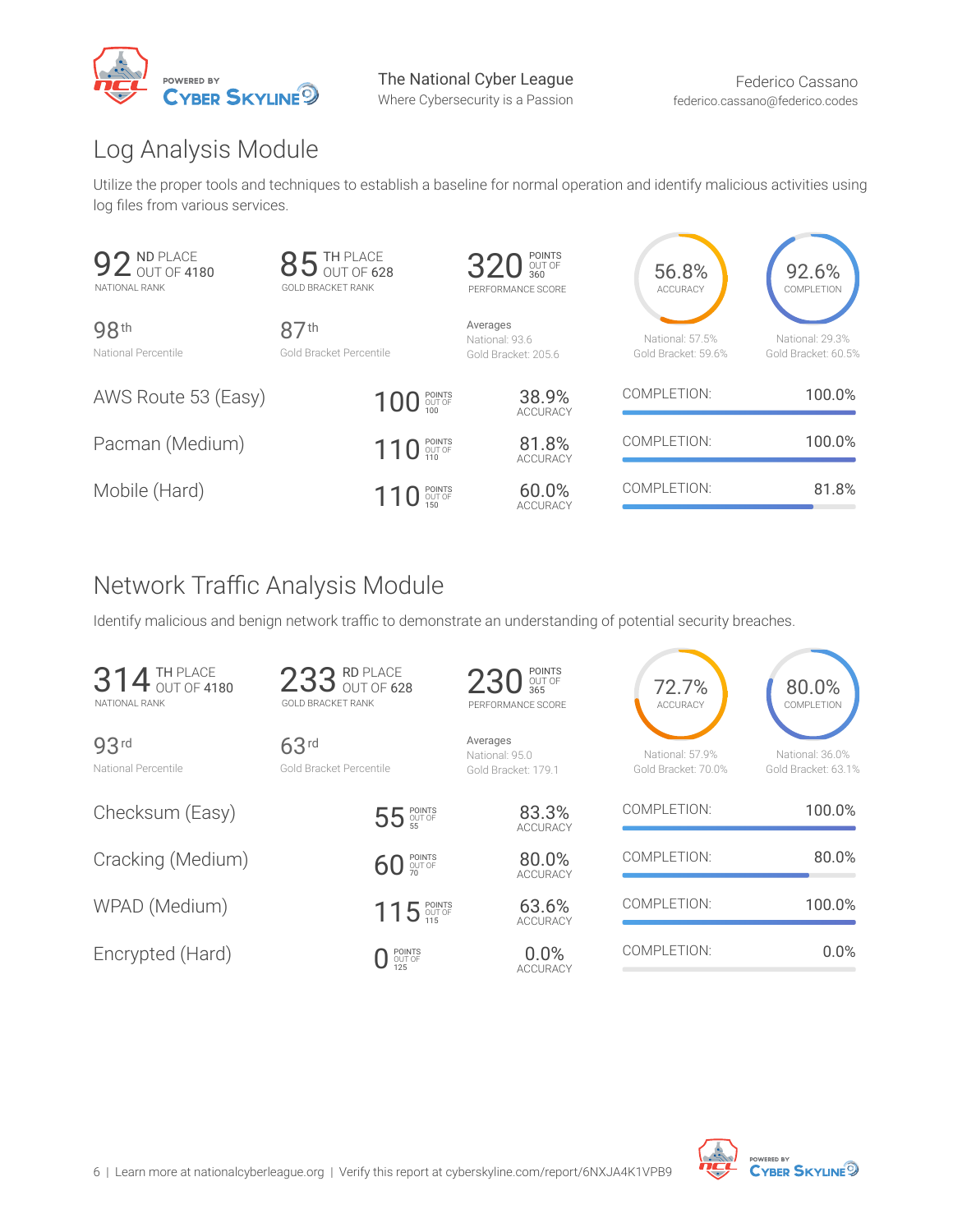

### Open Source Intelligence Module

Utilize publicly available information such as search engines, public repositories, social media, and more to gain in-depth knowledge on a topic or target.

| TH PLACE<br>OUT OF 4180<br>49<br>NATIONAL RANK | TH PLACE<br>OUT OF 628<br>GOLD BRACKET RANK        |                         | <b>300 300 POINTS</b><br>PERFORMANCE SCORE         | 80.0%<br><b>ACCURACY</b>               | 100.0%<br>COMPLETION                   |
|------------------------------------------------|----------------------------------------------------|-------------------------|----------------------------------------------------|----------------------------------------|----------------------------------------|
| 99th<br>National Percentile                    | 93 <sup>rd</sup><br><b>Gold Bracket Percentile</b> |                         | Averages<br>National: 115.4<br>Gold Bracket: 184.7 | National: 73.4%<br>Gold Bracket: 73.6% | National: 53.7%<br>Gold Bracket: 73.0% |
| Rules of Conduct (Easy)                        |                                                    | $15$ POINTS             | 100.0%<br><b>ACCURACY</b>                          | COMPLETION:                            | 100.0%                                 |
| Breached Passwords (Easy)                      |                                                    | $5050$ POINTS           | 100.0%<br><b>ACCURACY</b>                          | COMPLETION:                            | 100.0%                                 |
| Database Lookup (Medium)                       |                                                    | 65 POINTS               | 63.6%<br><b>ACCURACY</b>                           | COMPLETION:                            | 100.0%                                 |
| Covered QR (Medium)                            |                                                    | $70$ POINTS             | 80.0%<br><b>ACCURACY</b>                           | COMPLETION:                            | 100.0%                                 |
| Fake Profile (Hard)                            |                                                    | POINTS<br>OUT OF<br>100 | 100.0%<br><b>ACCURACY</b>                          | COMPLETION:                            | 100.0%                                 |

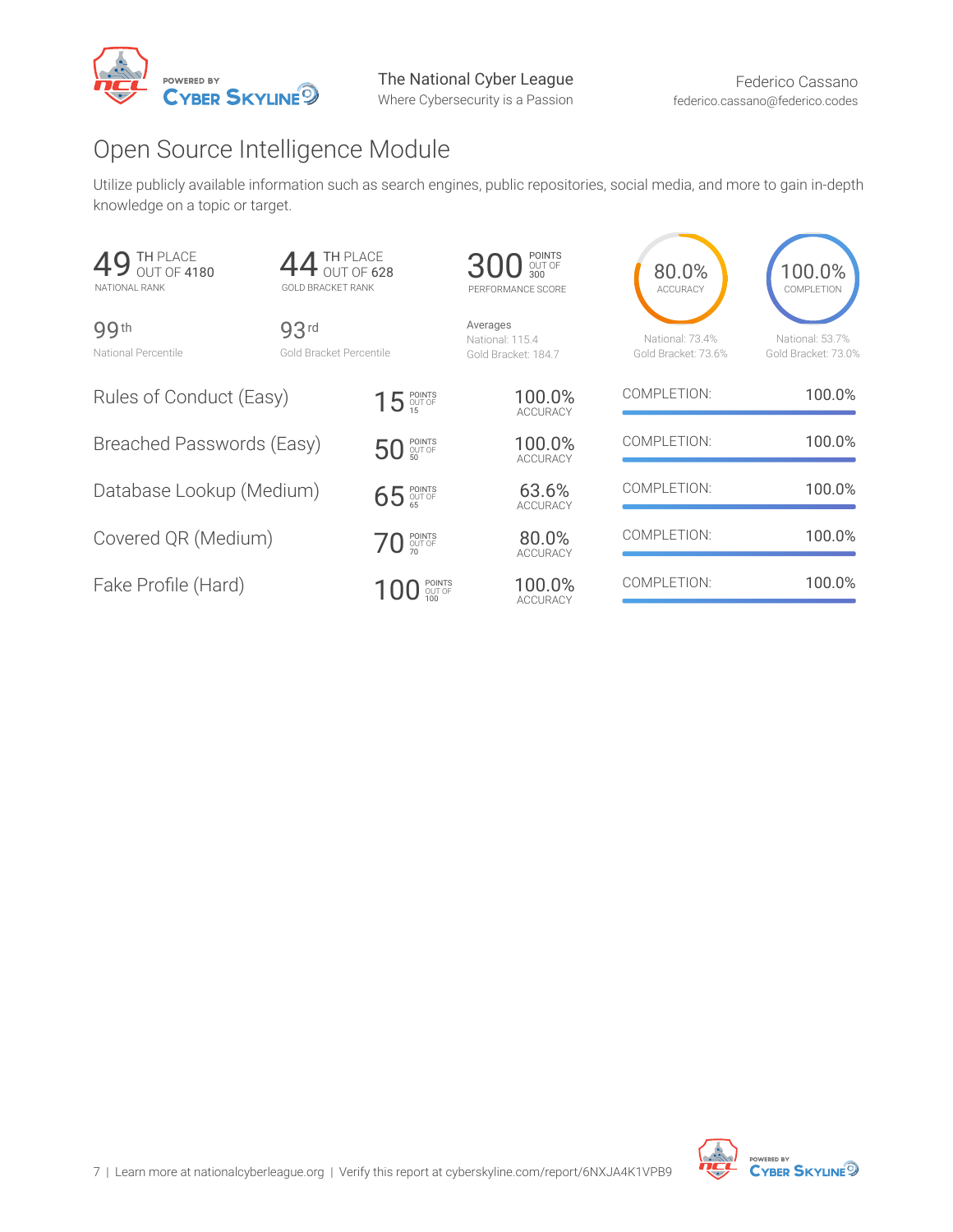

### Password Cracking Module

Identify types of password hashes and apply various techniques to efficiently determine plaintext passwords.

| TH PLACE<br>OUT OF 4180<br>NATIONAL RANK | $4$ TH PLACE<br>$4$ out of 628<br><b>GOLD BRACKET RANK</b> | $275$ $_{\tiny \rm 310}^{\rm 201NTS}$<br>PERFORMANCE SCORE | 100.0%<br><b>ACCURACY</b>              | 95.7%<br>COMPLETION                    |
|------------------------------------------|------------------------------------------------------------|------------------------------------------------------------|----------------------------------------|----------------------------------------|
| 100 <sup>th</sup><br>National Percentile | 95th<br>Gold Bracket Percentile                            | Averages<br>National: 110.5<br>Gold Bracket: 205.6         | National: 89.0%<br>Gold Bracket: 93.6% | National: 45.3%<br>Gold Bracket: 75.7% |
| Hashing (Easy)                           | 15 POINTS                                                  | 100.0%<br><b>ACCURACY</b>                                  | COMPLETION:                            | 100.0%                                 |
| Cracking 1 (Easy)                        | 30 SOLT OF                                                 | 100.0%<br><b>ACCURACY</b>                                  | COMPLETION:                            | 100.0%                                 |
| Cracking 2 (Easy)                        | 45 POINTS                                                  | 100.0%<br><b>ACCURACY</b>                                  | COMPLETION:                            | 100.0%                                 |
| Cracking 3 (Medium)                      | 45 POINTS                                                  | 100.0%<br><b>ACCURACY</b>                                  | COMPLETION:                            | 100.0%                                 |
| Cracking 4 (Hard)                        | 45 POINTS                                                  | 100.0%<br><b>ACCURACY</b>                                  | COMPLETION:                            | 100.0%                                 |
| Cracking 5 (Hard)                        | 65 POINTS                                                  | 100.0%<br><b>ACCURACY</b>                                  | COMPLETION:                            | 83.3%                                  |
| Zip (Medium)                             | POINTS<br>OUT OF                                           | 100.0%<br><b>ACCURACY</b>                                  | COMPLETION:                            | 100.0%                                 |

## Scanning & Reconnaissance Module

Identify and use the proper tools to gain intelligence about a target including its services and potential vulnerabilities.

| 45 TH PLACE<br>NATIONAL RANK | 40 TH PLACE<br><b>GOLD BRACKET RANK</b> | 210 SOUT OF<br>PERFORMANCE SCORE                 | 36.4%<br><b>ACCURACY</b>               | 72.7%<br>COMPLETION                    |
|------------------------------|-----------------------------------------|--------------------------------------------------|----------------------------------------|----------------------------------------|
| 99th<br>National Percentile  | 94th<br>Gold Bracket Percentile         | Averages<br>National: 50.6<br>Gold Bracket: 77.8 | National: 66.8%<br>Gold Bracket: 76.2% | National: 24.4%<br>Gold Bracket: 35.7% |
| Hidden Treasure (Easy)       | 100 POINTS                              | 83.3%<br><b>ACCURACY</b>                         | COMPLETION:                            | 100.0%                                 |
| TeamSpeak (Medium)           | 100 POINTS                              | 100.0%<br><b>ACCURACY</b>                        | COMPLETION:                            | 100.0%                                 |
| Router (Hard)                | $10$ POINTS                             | 7.1%<br><b>ACCURACY</b>                          | COMPLETION:                            | 25.0%                                  |